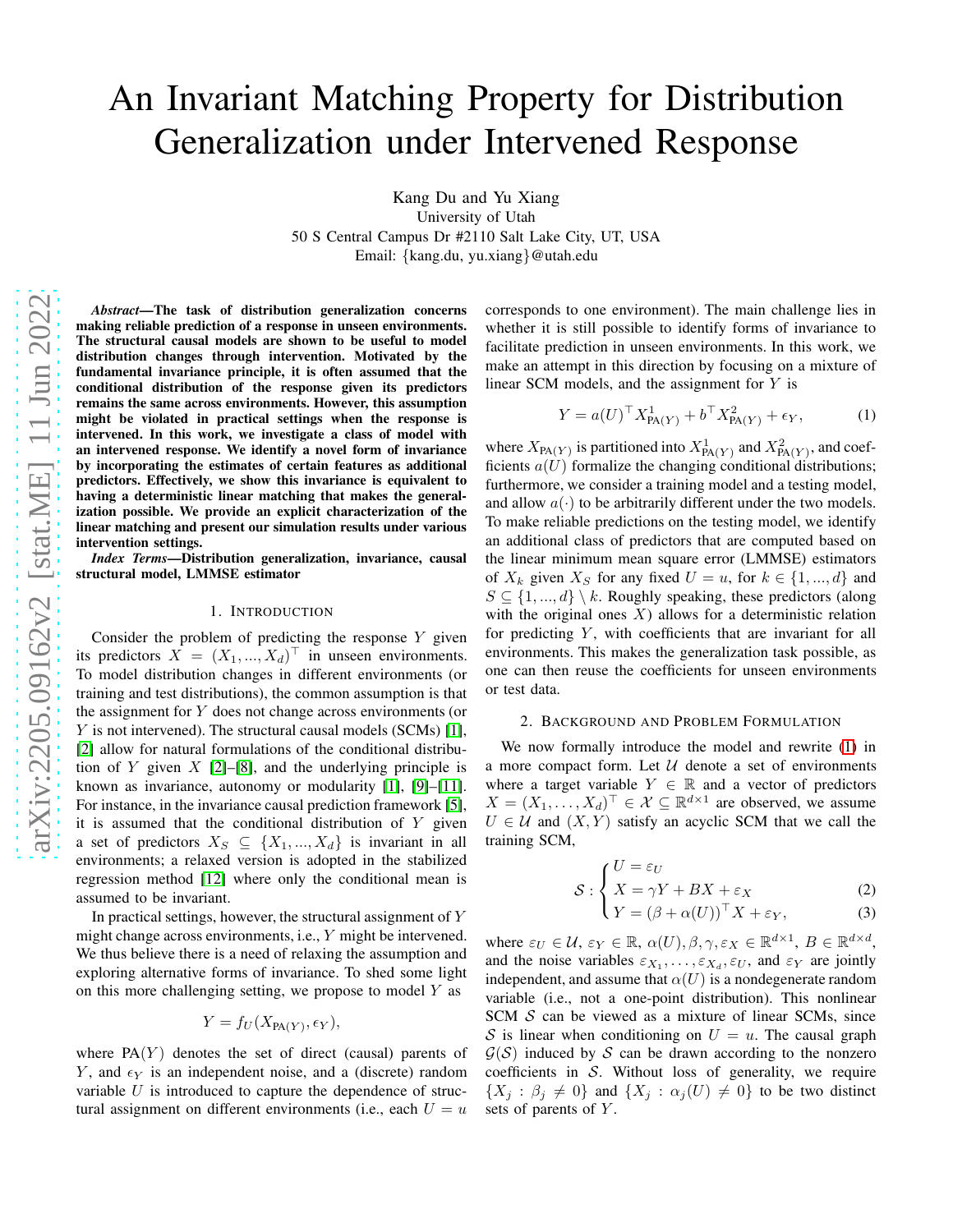We assume that the variable U is a root node in  $\mathcal{G}(\mathcal{S})$  such that only the parameters that are functions of  $U$  may change in the testing SCM defined below. The reason behind this assumption is that if there is no evidence that a parameter is changing for a diverse set of environments in the training data, then that parameter is likely to remain invariant in the test data or any unseen environments.

*Remark 1:* For an intercept term in [\(3\)](#page-0-1) that depends on U, it can be taken as the coefficient of  $X_1 = 1$ . For simplicity, we assume that  $\varepsilon_X$  and  $\varepsilon_Y$  have zero means, which implies  $E[X|U = u] = E[Y|U = u] = 0$  and thus  $E[X] = E[Y] = 0$ (the same goes for the testing SCM defined below).

*Remark 2:* In [\[13\]](#page-4-7), the authors have shown that a form of varying filter connecting feature and response (as a special case of the varying coefficients in [\(3\)](#page-0-1)) is effective for causal inference tasks, by adopting estimators from [\[14\]](#page-4-8).

Similarly, let  $U^{\tau}$  denote a set of unseen environments  $(U^{\tau} = u^{\tau})$  where the observed variables  $U^{\tau} \in \mathcal{U}^{\tau}$  and  $X^{\tau} = (X_1^{\tau}, \dots, X_d^{\tau})^{\top} \in \mathcal{X}^{\tau} \subseteq \mathbb{R}^{d \times 1}$  and the unobserved variable  $Y^{\dagger} \in \mathbb{R}$  follow an acyclic testing SCM,

$$
\mathcal{S}^{\tau} : \begin{cases} U^{\tau} = \varepsilon_{U^{\tau}} \\ X^{\tau} = \gamma Y^{\tau} + BX^{\tau} + \varepsilon_{X^{\tau}} \\ Y^{\tau} = (\beta + \alpha^{\tau}(U^{\tau}))^{\top} X^{\tau} + \varepsilon_{Y^{\tau}}, \end{cases}
$$

where the noise variables  $\varepsilon_{X_1^{\tau}}, \ldots, \varepsilon_{X_d^{\tau}}, \varepsilon_{U^{\tau}}$ , and  $\varepsilon_{Y^{\tau}}$  are jointly independent, and  $(\varepsilon_{X^{\tau}}^{\top}, \varepsilon_{Y^{\tau}})$  and  $(\varepsilon_{X}^{\top}, \varepsilon_{Y})$  are equal in distribution. Since we assume that only the parameters that are functions of U in S may change in  $S^{\tau}$ , we have  $\alpha_j^{\tau}(U^{\tau}) = 0$ for any  $j \in \{1, ..., d\}$  such that  $\alpha_i(U) = 0$ .

In this work, we consider the setting when the only parameter in S that depends on U is the coefficient vector  $\alpha(\cdot)$ , but  $\alpha(\cdot)$  and  $\alpha^{\tau}(\cdot)$  can be arbitrarily different. By assuming the independence of  $\varepsilon_U$  and  $\varepsilon_Y$ , the distribution of  $\varepsilon_Y$  remains invariant when conditioning on  $U = u$  for different u, while the case when the variance of  $\varepsilon_Y$  changes arbitrarily with respect to u can be challenging, since  $\text{Var}(\varepsilon_Y)$  is simply the MMSE of the estimator  $E[Y|X_{PA(Y)}, U]$ . Another setting when only the parameters in the assignments of the predictors are allowed to depend  $U$  (i.e., only  $X$  is intervened) is considered in the stabilized regression framework [\[12\]](#page-4-6), where a weaker version of the causal invariance property [\[5\]](#page-4-5) is assumed. Using our notation, it is assumed that there exists  $S \subseteq \{1, \ldots, d\}$ such that  $E[Y|X_S = x, U = u] = E[Y|X_S = x] \triangleq g(x)$  holds for all x and u. Since  $g(x)$  does not depend on u, the above relation remains the same for both the training and testing SCMs (for instance,  $E[Y^{\tau}|X_S^{\tau} = x^{\tau}, U^{\tau} = u^{\tau}] = E[Y^{\tau}|X_S^{\tau} = x^{\tau}] =$  $g(x^{\tau})$  holds for all x and  $u^{\tau}$ ). This assumption allows one to select predictors that provide consistent predictions of the target variable across the observed and unseen environments. In general, the assumption is violated for the SCMs  $S$  and  $S^{\dagger}$ when  $Y$  is intervened, or equivalently, when the parameters depending on  $U$  appear in the assignment of  $Y$ .

Our invariance property relies on the LMMSE estimators of a target variable  $Y \in \mathbb{R}$  given a vector of predictors  $X \in \mathbb{R}^{p \times 1}$ , denoted by  $\mathsf{E}_{l}[Y|X] = (\theta^{\text{ols}})^{\top} (X - \mathsf{E}[X]) + \mathsf{E}[Y]$ ,

where  $\theta^{\text{ols}} \triangleq \text{Cov}(X, X)^{-1} \text{Cov}(X, Y)$  is also called the population ordinary least squares (OLS) estimator. For the SCM  $S$ , we denote the LMMSE estimator of Y given X when conditioning on  $U = u$  as  $\mathsf{E}_{l}[Y|X; U = u] \triangleq (\theta^{\text{ols}}(u))^{\top} X$ with its OLS estimator  $\theta^{ols}(u) \in \mathbb{R}^{d \times 1}$ . And correspondingly, we define  $E_l[Y|X;U] \triangleq (\theta^{\text{ols}}(U))^{\top} X$  that is linear in X but with coefficients depending on  $U$ . Equivalently, one can define  $E_l[Y|X;U]$  by

<span id="page-1-0"></span>
$$
\mathsf{E}_{l}[Y|X;U] = \underset{l^{\top}(U)}{\operatorname{argmin}} \mathsf{E}\left[|Y - l^{\top}(U)X|^{2}\right],\qquad(4)
$$

where  $\mathcal{L} = \{ l^{\top}(U)X \mid l : \mathcal{U} \to \mathbb{R}^{d \times 1} \}$  is a class of functions that are linear in  $X$  but with coefficients depending on  $U$ . This function class is introduced as it is compatible with the form of the assignment of  $Y$  in [\(3\)](#page-0-1). Similarly, we have the function class  $\mathcal{L}^{\tau}$  for the testing SCM  $\mathcal{S}^{\tau}$ . It is important to note that even though  $E_l[Y|X;U]$  achieves the minimum prediction error for  $Y$  (as in [\(4\)](#page-1-0)), it may not be applicable for predicting  $Y^{\tau}$  since U and  $U^{\tau}$  may differ in general. And in fact, the prediction error of using  $E_l[Y|X;U]$  for  $Y^{\tau}$  can be arbitrarily high as we do not restrict the forms of  $\alpha(\cdot)$ and  $\alpha^{\tau}(\cdot)$ . In the next section, we show that this issue can be resolved via our invariance property.

## 3. INVARIANT MATCHING PROPERTY

## <span id="page-1-2"></span><span id="page-1-1"></span>*A. One Motivating Example*

*Example 1:* Consider  $(Y, X^{\top}, U) \triangleq (Y, X_1, X_2, X_3, U)$ satisfying the following acyclic SCM (illustrated in Fig. [1\)](#page-1-1),



Fig. 1. Directed acyclic graph  $G(S_{toy})$ .

$$
S_{\text{toy}} : \begin{cases} Y = a(U)X_1 + X_2 + N_Y \\ X_3 = Y + X_1 + N_3, \end{cases}
$$
 (5)

where  $U, X_1, X_2, N_3$ , and  $N_Y$  are jointly independent, and  $X_1, X_2, N_Y$ , and  $N_3$  are  $\mathcal{N}(0, 1)$ -distributed. The testing SCM  $S_{\text{toy}}^{\tau}$  over  $(Y^{\tau}, X_1^{\tau}, X_2^{\tau}, X_3^{\tau}, U^{\tau})$  can be defined similarly, where  $X_1^{\tau}$  has a coefficient  $a^{\tau}(U^{\tau})$ . Since  $(Y, X)$  is multivariate Gaussian given  $U = u$ , the MMSE estimator of Y using X given  $U = u$  is

$$
E[Y|X, U = u] = X^{\top} (E[XX^{\top} | U = u])^{-1} E[XY | U = u]
$$
  
=  $\frac{1}{2} (a(u) - 1)X_1 + \frac{1}{2}X_2 + \frac{1}{2}X_3$ ,

which implies  $E[Y|X,U] = \frac{1}{2}(a(U) - 1)X_1 + \frac{1}{2}X_2 +$  $\frac{1}{2}X_3$ . Similarly, one can compute  $E[X_3|X_1, X_2, U] =$  $(1 + a(U))X_1 + X_2$ . Observe that  $E[Y|X_1, X_2, X_3, U]$ and  $E[X_3|X_1, X_2, U]$  are two linear combinations of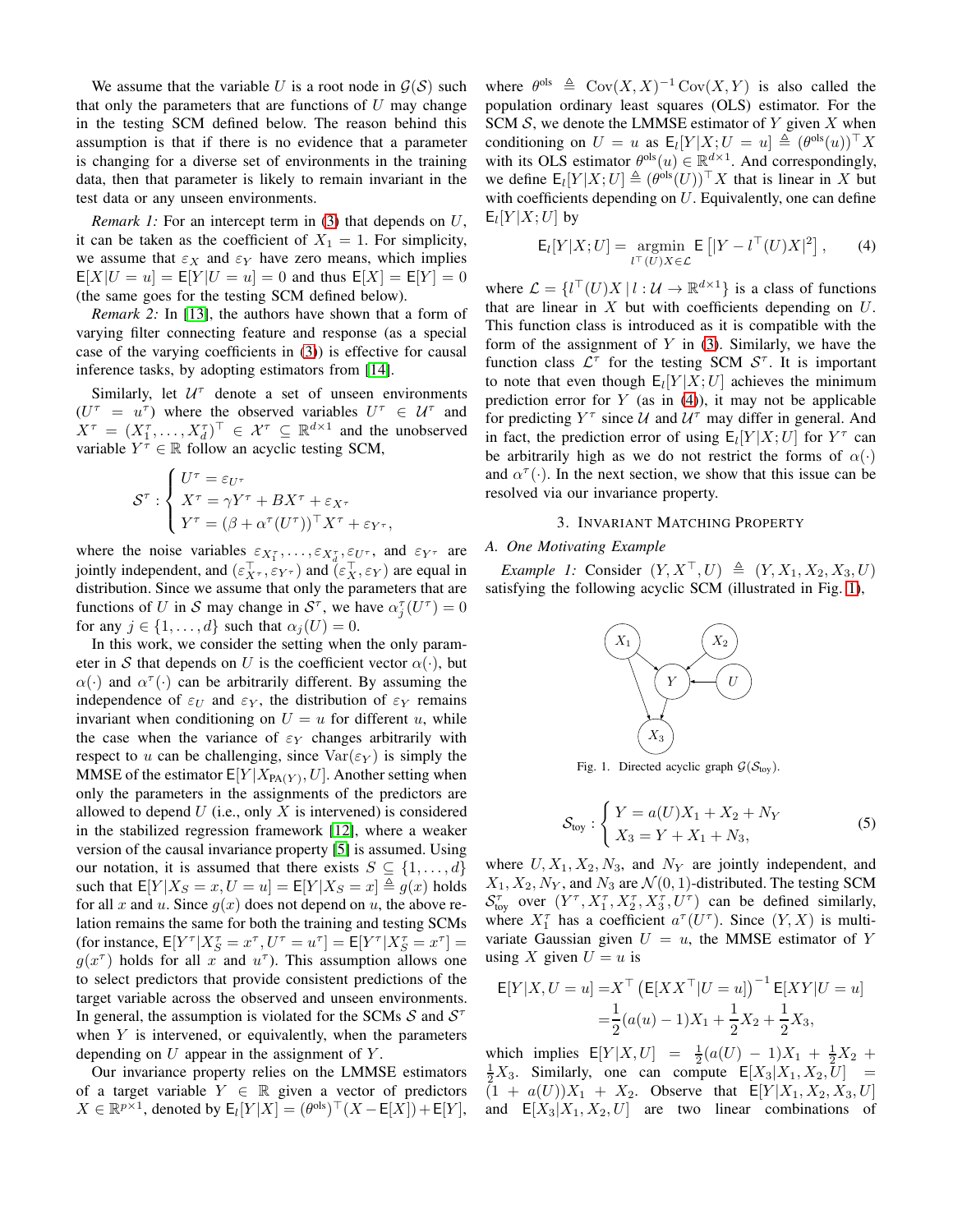${a(U)X_1, X_1, X_2, X_3}; a(U)X_1$  can not be linearly represented by  $\{X_1, X_2, X_3\}$ . Thus, there exists a deterministic linear relation

$$
\mathsf{E}[Y|X,U] = \lambda \mathsf{E}[X_3|X_1, X_2, U] + \eta^\top X,\tag{6}
$$

with unique coefficients  $\lambda = 1/2$  and  $\eta = (-1, 0, 1/2)^\top$  that *do not depend on* U. Furthermore, since the right-hand side of [\(6\)](#page-2-0) is a linear function of  $E[X_3|X_1, X_2, U]$  and X, and it equals to the MMSE estimator  $E[Y|X, U]$  among all functions of  $X$  and  $U$ , we obtain an invariant relation

$$
E[Y|X,U] = E_{l} \left\{ Y \mid E[X_{3}|X_{1}, X_{2}, U], X \right\}
$$
  
=  $\frac{1}{2} E[X_{3}|X_{1}, X_{2}, U] - X_{1} + \frac{1}{2}X_{3}$  (7)

for the training SCM. Since  $\lambda$  and  $\eta$  are not functions of  $U$ , they will remain invariant for the testing SCM. Note that  $E[X_3^T | X_1^T, X_2^T, U^T]$  is determined by the distribution of  $(X^{\tau}, U^{\tau})$ . A prediction model like [\(7\)](#page-2-1) with invariant coefficients is often not unique when it exists. One can show that  $E[Y|X,U] = -\frac{3}{2} E[X_2|X_1, X_3, U] - X_1 + \frac{1}{2}X_2 + X_3$ , however, this does not hold for  $E[X_1|X_2, X_3, U]$ .

*Remark 3:* In general, an invariance relation [\(7\)](#page-2-1) may not hold for the MMSE estimator  $E[Y|X, U]$  if  $(X, Y)$  is not Gaussian when conditioning on  $U = u$  for each  $u \in U$ . In this work, we do not require Gaussianity, and we focus on the LMMSE estimator detailed in the next section.

## *B. Invariance Matching Property*

Our invariant matching property is motivated by the following observation: If  $X$  includes any descendants of  $Y$ , then  $\alpha(\cdot)$  (that may change in the unseen environments) will be passed on to the descendants. In other words, if Y has at least one child, there will be certain dependency between the mechanism that generates  $Y$  and certain statistical properties of X, which is also true for  $Y^{\tau}$  and  $X^{\tau}$ . Thus, the change of the function  $\alpha(\cdot)$  can be revealed by the changes of certain statistical properties of  $X$ . As illustrated in the motivating example, we have identify features of the form  $E_l[X_k|X_S;U]$ to be useful for prediction.

Formally, we say that a model S satisfies the *invariant matching property* if there exists  $k \in \{1, ..., d\}$  and  $S \subseteq$  $\{1, \ldots, d\} \setminus k$  such that

$$
\mathsf{E}_{l}[Y|X;U] = \mathsf{E}_{l}\bigg\{Y\bigg|X, \mathsf{E}_{l}[X_{k}|X_{S};U]\bigg\} \tag{8}
$$

$$
= \lambda \mathsf{E}_{l}[X_{k}|X_{S};U] + \eta^{\top} X, \tag{9}
$$

where parameters  $\lambda$  and  $\eta$  do not depend on U, and the same holds for the testing SCM  $S^{\tau}$ , i.e.,

$$
\mathsf{E}_{l}[Y^{\tau}|X^{\tau};U^{\tau}]=\lambda\,\mathsf{E}_{l}[X^{\tau}_{k}|X^{\tau}_{S};U^{\tau}]+\eta^{\top}X^{\tau}.
$$

In general, due to the difference between  $\alpha(\cdot)$  and  $\alpha^{\tau}(\cdot)$ ,

$$
\mathsf{E}_l[Y|X=x;U=u] = \mathsf{E}_l[Y^\tau|X^\tau=x;U^\tau=u]
$$

does not hold for  $x \in \mathcal{X} \cup \mathcal{X}^{\tau}$  and  $u \in \mathcal{U} \cup \mathcal{U}^{\tau}$  even if U and  $U^{\tau}$  are equal in distribution. By introducing some

feature  $E_l[X_k|X_S;U]$ , the invariant matching property bridges  $E_l[Y|X=x;U=u]$  and  $E_l[Y^{\tau}|X^{\tau}=x;U^{\tau}=u]$  (for the same  $(x, u)$ ) with a linear relation that remains invariant across all observed and unseen environments.

<span id="page-2-0"></span>In our invariant matching property, note that [\(9\)](#page-2-2) follows from [\(8\)](#page-2-3) by the definition of linear MMSE. Now we show the other direction is also true in the following technical lemma.

*Lemma 1:* For some  $k \in \{1, \ldots, d\}, S \subseteq \{1, \ldots, d\} \setminus k$ ,

<span id="page-2-7"></span>
$$
\mathsf{E}_{l}[Y|X;U] = \mathsf{E}_{l}\bigg\{Y\bigg|X,\mathsf{E}_{l}[X_{k}|X_{S};U]\bigg\} \tag{10}
$$

<span id="page-2-1"></span>if and only if there exists  $\lambda \in \mathbb{R}$  and  $\eta \in \mathbb{R}^{d \times 1}$  such that

<span id="page-2-5"></span>
$$
\mathsf{E}_{l}[Y|X;U] = \lambda \mathsf{E}_{l}[X_{k}|X_{S};U] + \eta^{\top} X. \tag{11}
$$

holds for all  $u \in \mathcal{U}$ .

## *C. Characterization of the Features*

An important fact about a feature of the form  $E_l[X_k|X_S;U]$ is that it does not depend on  $Y$ , so the corresponding feature  $E_l[X_k^{\tau}|X_s^{\tau};U^{\tau}]$  for the testing SCM will not depend on the unobservable variable  $Y^{\tau}$ . In other words, extracting the features only requires exploring the relations between the predictors while taking the target variables Y and  $Y^{\tau}$  as unobserved. The consequence of  $Y$  being unobserved is that  $(U, X_1, \ldots, X_d)^\top$  no longer follows a mixture of linear SCMs, but a mixture of linear models with a set of dependent noise variables. Specifically, when  $Y$  is unobserved (or equivalently, substitute  $Y$  in [\(3\)](#page-0-1) into [\(2\)](#page-0-1)), then the relations between the predictors are as follows,

<span id="page-2-6"></span><span id="page-2-4"></span>
$$
X = \left(\gamma(\beta + \alpha(U))^{\top} + B\right)X + \gamma \varepsilon_Y + \varepsilon_X,\qquad(12)
$$

where  $\gamma \varepsilon_Y + \varepsilon_X$  is a vector of dependent random variables when  $\gamma$  non-zero. Observe that the function  $\alpha(\cdot)$  is captured by the relations of the predictors only if  $\gamma$  is not a zero vector in [\(12\)](#page-2-4), which brings up the following key assumption.

*Assumption 1:* Y has at least one child.

The equivalent definition of our invariant matching property in [\(11\)](#page-2-5) allows for simpler evaluation through computation. In order to verify [\(11\)](#page-2-5) for a particular feature  $E_l[X_k|X_s;U]$ , we compute the LMMSE estimators  $E_l[X_k|X_S; U = u]$  and  $E_l[Y|X;U=u]$  and check whether there exists coefficients for [\(11\)](#page-2-5) to hold. In the following theorem, we show that it holds for a wide class of  $k \in \{1, ..., d\}$  and  $S \subseteq$  $\{1,\ldots,d\} \setminus k$ .

<span id="page-2-3"></span><span id="page-2-2"></span>*Theorem 1:* There exists  $\lambda_Y \in \mathbb{R}$  and  $\eta_Y \in \mathbb{R}^{d \times 1}$  such that

$$
\mathsf{E}_{l}[Y|X;U=u] = (\lambda_Y \alpha(u) + \eta_Y)^{\top} X
$$

holds for every  $u \in \mathcal{U}$ . For each  $k \in \{j : \alpha_i(u) = 0\}$  and  $S \subseteq \{1, \ldots, d\} \setminus k$  such that  $\{j : \alpha_j(u) \neq 0\} \subseteq S$ , there exists  $\lambda_{k,S} \in \mathbb{R}$  and  $\eta_{k,S} \in \mathbb{R}^{d \times 1}$  such that

$$
\mathsf{E}_l[X_k|X_S; U = u] = (\lambda_{k,S}\alpha(u) + \eta_{k,S})^\top X
$$

holds for every  $u \in \mathcal{U}$ . If  $\lambda_{k,S} \neq 0$ , then the relation

$$
\mathsf{E}_l[Y|X;U=u]
$$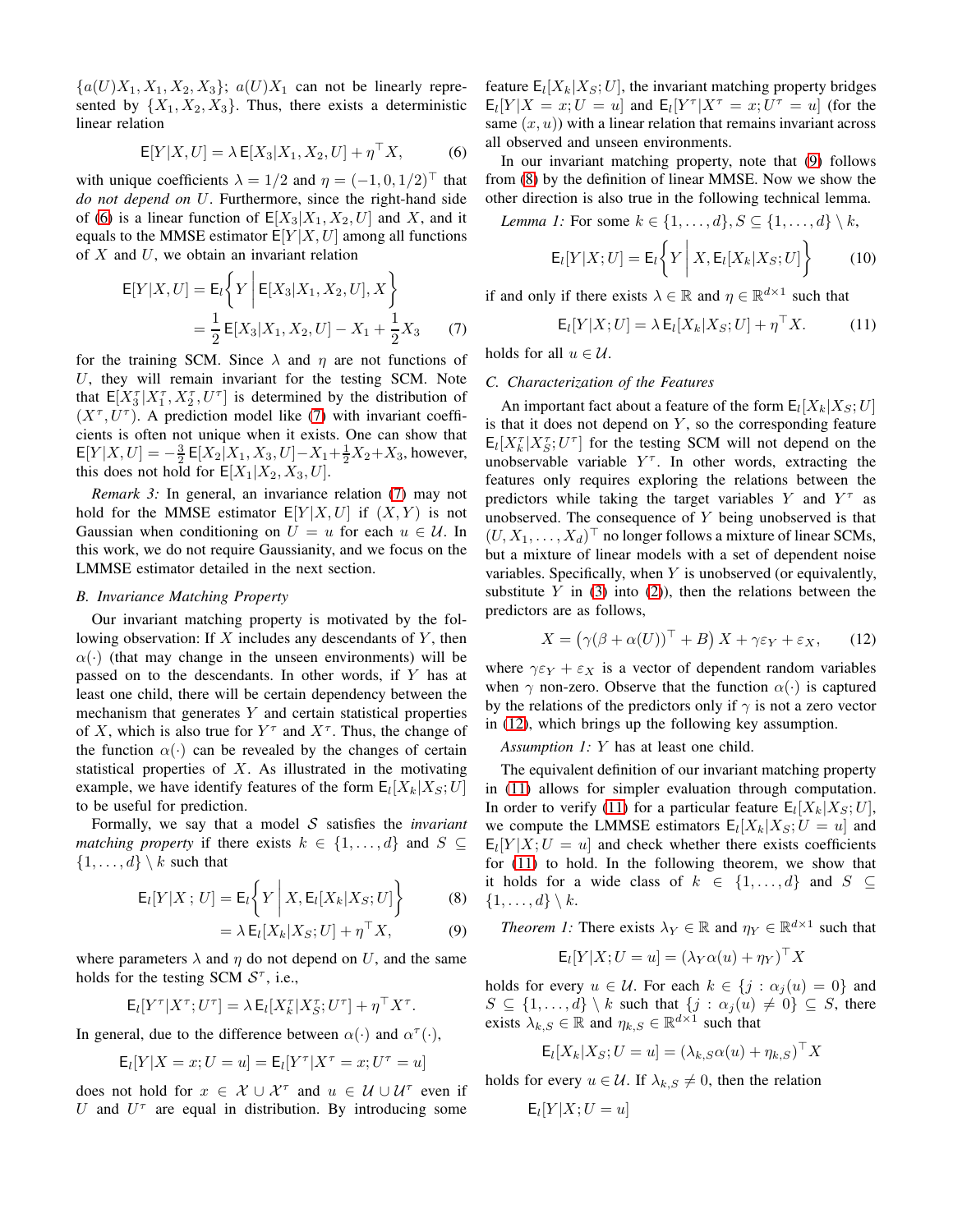$$
= \frac{\lambda_Y}{\lambda_{k,S}} \mathsf{E}_l[X_{k,S}|X_S; U = u] + \left(\eta_Y - \frac{\lambda_Y}{\lambda_{k,S}} \eta_{k,S}\right) X,
$$

holds for every  $u \in \mathcal{U}$ .

In this theorem, we provide a complete characterization of the invariant matching property [\(9\)](#page-2-2) for  $E_l[Y|X;U=u]$  and  $E_l[X_k|X_s; U = u]$ , which allows us to use  $E_l[X_k|X_s; U]$  as a predictor for Y (see Algorithm [1](#page-3-0) for implementation details).

*Remark 4:* Observe that  $\lambda_{k,S}$  is nonzero if and only if there exists different  $u_1, u_2 \in \mathcal{U}$  such that

$$
E_l[X_k|X_S; U = u_1] \neq E_l[X_k|X_S; U = u_2].
$$
 (13)

This is true in generic cases when  $X_k \not\perp U|X_S$ . Note that if Assumption [1](#page-2-6) is not satisfied (Y has no children), then  $X_k \perp \!\!\! \perp$  $U|X_{S}$  since U is a root node and has only one descendent Y.

## 4. ALGORITHM

For each  $k \in \{1, \ldots, d\}, S \subseteq \{1, \ldots, d\} \setminus k$ , we estimate the following LMMSE estimator for the prediction of  $Y$ ,

$$
Y(k, S) = \mathsf{E}_{l} \left\{ Y \middle| X, \mathsf{E}_{l}[X_{k}|X_{S}; U] \right\}
$$
  
=  $\lambda(k, S) \mathsf{E}_{l}[X_{k}|X_{S}; U] + \eta^{\top}(k, S)X.$  (14)

According to Lemma [1,](#page-2-7) a feature  $E_l[X_{k_*}|X_{S_*};U]$  that satisfies the invariant matching property if and only if  $Y(k_*, S_*)$ achieves the minimum prediction error for Y among the prediction errors of all possible  $Y(k, S)$ 's. Since such feature is not unique in general (shown by the toy example in Section [3-A\)](#page-1-2), we do not choose the feature that leads to the lowest prediction error. Rather, we look for features with prediction errors below a certain threshold  $\varepsilon$  (see the end of this section for the determination of  $\varepsilon$ ).

For the training SCM S and testing SCM  $S^{\tau}$ , let  $\mathcal{U} =$  $\{u_1, \ldots, u_p\}$  and we denote  $\mathcal{U}^{\tau} \triangleq \mathcal{V} = \{v_1, \ldots, v_q\}$  for simplicity of notation. For each  $u_i \in \mathcal{U}$ , we are given the i.i.d. training data  $X^{u_i} \in \mathbb{R}^{n(u_i)\times d}, Y^{u_i} \in \mathbb{R}^{n(u_i)\times 1}$ , and for each  $v_i \in U^{\tau}$ , we observe the i.i.d. testing data  $X^{v_i} \in \mathbb{R}^{m(v_i) \times d}$ . Let  $\mathbf{X} \in \mathbb{R}^{n \times d}$  with  $n \triangleq \sum_{i=1}^{p} n(u_i)$  denote the pooled data matrix of all  $X^{u_i}$ ,  $u_i \in \mathcal{U}$ . Similarly, we define the pooled data matrices  $\boldsymbol{Y} \in \mathbb{R}^{n \times 1}$  and  $\boldsymbol{X}^{\tau} \in \mathbb{R}^{m \times d}$  with  $m \triangleq \sum_{i=1}^{q} m(u_i)$ .

In Algorithm [1,](#page-3-0) for  $k \in \{1, \ldots, d\}, S \in \{1, \ldots, d\} \setminus k$ , we adopt the OLS estimator to estimate the feature vectors

$$
\hat{\mathsf{E}}_{l}[\boldsymbol{X}_{k}^{u_{i}}|\boldsymbol{X}_{S}^{u_{i}}] = \boldsymbol{X}_{S}^{u_{i}}\left((\boldsymbol{X}_{S}^{u_{i}})^{\top}\boldsymbol{X}_{S}^{u_{i}}\right)^{-1}(\boldsymbol{X}_{S}^{u_{i}})^{\top}\boldsymbol{X}_{k}^{u_{i}}, \quad (15)
$$

$$
\hat{\mathsf{E}}_l[\boldsymbol{X}_k^{v_i}|\boldsymbol{X}_S^{v_i}] = \boldsymbol{X}_S^{v_i} \left((\boldsymbol{X}_S^{v_i})^\top \boldsymbol{X}_S^{v_i}\right)^{-1} (\boldsymbol{X}_S^{v_i})^\top \boldsymbol{X}_k^{v_i}, \quad (16)
$$

for the training data and the testing data, respectively.

Let  $\tilde{\boldsymbol{X}}(k, S) \triangleq \left(\hat{\mathsf{E}}_l[\boldsymbol{X}_k|\boldsymbol{X}_S], \tilde{\boldsymbol{X}}\right) \in \mathbb{R}^{n \times (d+1)}$  denote the augmented design matrix. For feature selection on the training data, we compute the prediction residuals of  $Y$  as follows

$$
\mathbf{R}(k, S) = \mathbf{Y} - \hat{\mathbf{Y}}(k, S), \tag{17}
$$

with an estimate of  $Y(k, S)$  (the vector form of  $Y(k, S)$ ) as

$$
\hat{\boldsymbol{Y}}(k, S) = \tilde{\boldsymbol{X}}(k, S) \left( \tilde{\boldsymbol{X}}^{\top}(k, S) \tilde{\boldsymbol{X}}(k, S) \right)^{-1} \tilde{\boldsymbol{X}}^{\top}(k, S) \boldsymbol{Y} \newline \triangleq \tilde{\boldsymbol{X}}(k, S) \beta(k, S),
$$

where the OLS estimator  $\beta(k, S) \in \mathbb{R}^{d \times 1}$  can be reused for predicting  $Y^{\tau}$ . That is, on the testing data we compute

<span id="page-3-4"></span>
$$
\hat{\boldsymbol{Y}}^{\tau}(k, S) = \tilde{\boldsymbol{X}}^{\tau}(k, S) \beta(k, S), \qquad (18)
$$

where  $\tilde{\boldsymbol{X}}^{\tau}(k, S) \triangleq (\hat{\mathsf{E}}_l[\boldsymbol{X}_k^{\tau}|\boldsymbol{X}_S^{\tau}], \boldsymbol{X}^{\tau}) \in \mathbb{R}^{m \times (d+1)}$ .

<span id="page-3-0"></span>

| Algorithm 1 Generalizable Prediction via Invariant Matching                                                         |
|---------------------------------------------------------------------------------------------------------------------|
| procedure SELECT FEATURES ON THE TRAINING DATA                                                                      |
| for $k \in \{1, , d\}$ do                                                                                           |
| for $S \subseteq \{1, \ldots, d\} \setminus k$ do                                                                   |
| (i) Compute the feature vector $\hat{\mathsf{E}}_l[\mathbf{X}_k^{u_i} \mathbf{X}_S^{u_i}]$ for                      |
| each $u_i$ by (15), and combine the feature vectors                                                                 |
| into one vector $\hat{\mathsf{E}}_l[\boldsymbol{X}_k \boldsymbol{X}_S]$                                             |
| (ii) Compute $\mathbf{R}(k, S)$ in (17) and check whether                                                           |
| $  \mathbf{R}(k, S)  _2^2 \leq \varepsilon$                                                                         |
| procedure EXTRACT THE SELECTED FEATURES ON THE                                                                      |
| TESTING DATA                                                                                                        |
| for every $(k, S)$ such that $  \mathbf{R}(k, S)  _2^2 \leq \varepsilon$ do                                         |
| (i) Compute the feature vector $E_l[\boldsymbol{X}_k^{v_i} \boldsymbol{X}_S^{v_i}]$ for each                        |
| $v_i$ by (16), and combine the feature vectors into one                                                             |
| vector $E_l[\boldsymbol{X}_k^{\tau} \boldsymbol{X}_S^{\tau}]$                                                       |
| (ii) Predict $Y^{\tau}$ using the feature $E_l[X_k^{\tau} X_{S}^{\tau}]$ by                                         |
| computing $\hat{\boldsymbol{Y}}^{\text{T}}(k, S)$ according to (18)                                                 |
| Output $\hat{\boldsymbol{Y}}^{\mathrm{T}}$ as the average of all computed $\hat{\boldsymbol{Y}}^{\mathrm{T}}(k, S)$ |

We determine the parameter  $\varepsilon$  using the residuals  $\mathbf{R}(k, S)$ defined above. First, we run the first procedure in Algorithm [1](#page-3-0) with a sufficiently large  $\varepsilon$  to compute the training prediction error  $||\mathbf{R}(k, S)||_2^2$  for all  $(k, S)$ 's. Then, we rank all the prediction errors, and set  $\varepsilon$  be the  $(100\alpha)\%$ -quantile of the all prediction errors, where  $\alpha$  controls the proportion of the features that will be selected. For the experiments in the next section,  $\alpha$  is fixed to be 0.05.

### 5. EXPERIMENTS

We compare our method with three baseline methods: Ordinary Least Squares (OLS), stabilized regression (SR) [\[12\]](#page-4-6), and anchor regression (AR) [\[15\]](#page-4-9). For the anchor regression, we use a 5-fold cross-validation procedure to select the hyperparameter  $\gamma$  from  $\{0.2, 0.4, ..., 1\} \cup \{2, 3, ..., 5\}.$ 

## <span id="page-3-1"></span>Experiment A: Regular setting.

<span id="page-3-3"></span><span id="page-3-2"></span>We randomly simulate 500 models generated as follows. Consider the training SCM S with 10 predictors and  $U =$  $\{1, 2, \ldots, 5\}$ . The acyclic graph  $\mathcal{G}(\mathcal{S})$  is randomly generated with each edge existing with probability 0.5. In the generated graph, we require  $Y$  to have at least one parent and one child. For the parameters in the training SCM, all the coefficients in  $S$  that do not depend on  $U$  are randomly sampled from Unif $[-1.5, -0.5]$  ∪  $[0.5, 1.5]$ , and the noise variables  $\varepsilon_X$  and  $\varepsilon_Y$  are jointly independent standard normal random variables. For the intervention on Y, we choose  $n_p \sim$ Unif  $\{1, \ldots, |PA(Y)|\}$  of the parents of Y to have a coefficient vector  $\alpha(u) + \beta \in \mathbb{R}^{n_p \times 1}, u \in \mathcal{U}$ . The coefficient vectors  $\alpha(1), \alpha(2), \ldots, \alpha(5)$  are vectors of i.i.d. random variables